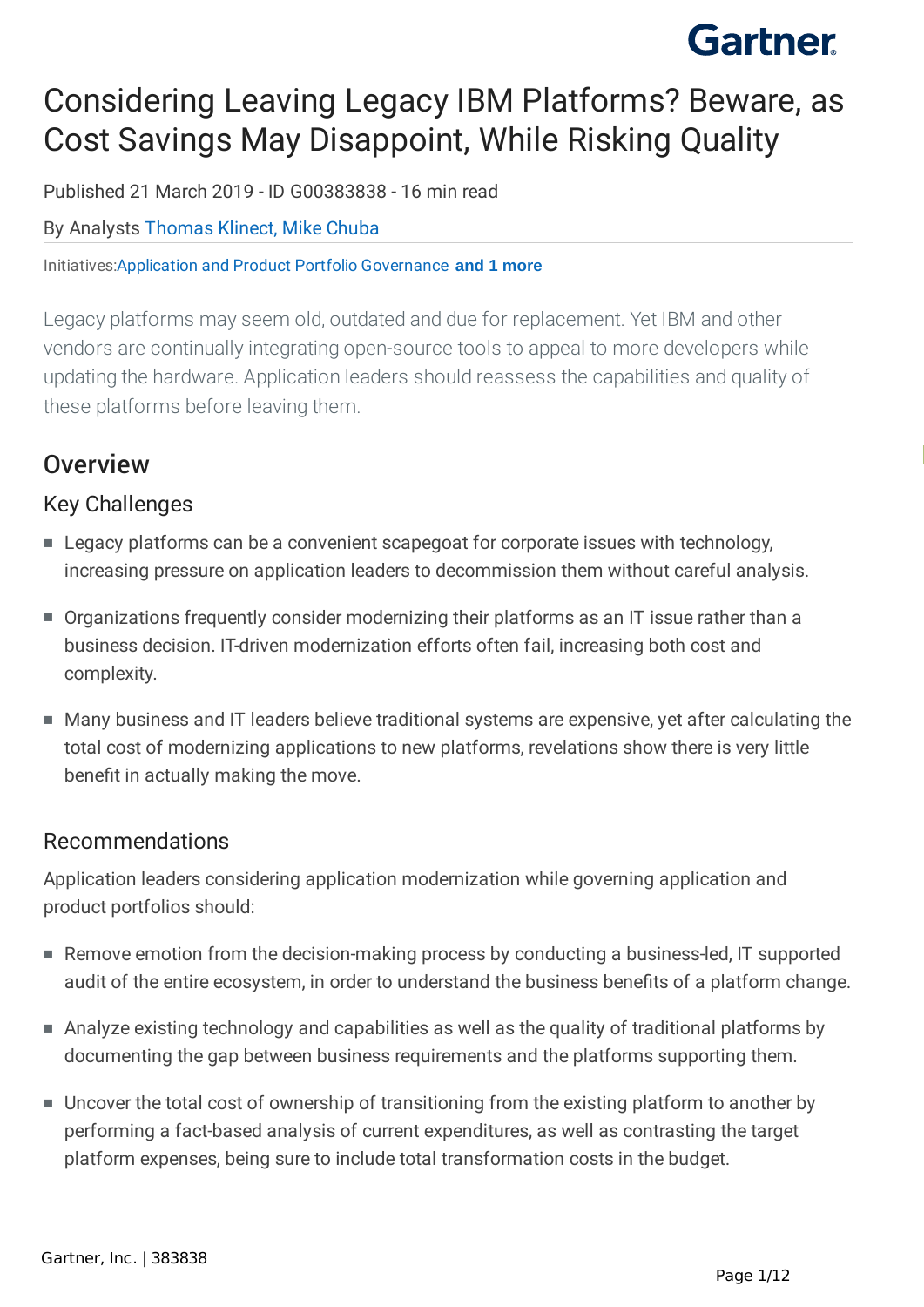

## Introduction

Pressure for application leaders to jettison current corporate systems and modernize to newer platforms is growing. Emotionally charged terms like "fragile," "legacy" and "technical debt" lead to the assumption that older so-called legacy platforms and software must be replaced. (Gartner prefers to use the term "traditional" to describe these platforms.) Modernization programs change technology, platforms and ecosystems by replacing technical debt with current technical capabilities.

#### Figure 1. Modernization Motivations



#### Source: Gartner (March 2019)

Modernizing platforms can be expensive and high-risk, and is not guaranteed to improve support for critical strategic applications. On average, the cost of modernizing systems of record routinely swells into the tens of millions of dollars. By the end of the program, companies risk ending up with more complexity, more technical debt and more support issues than when they started.

#### Should a company modernize?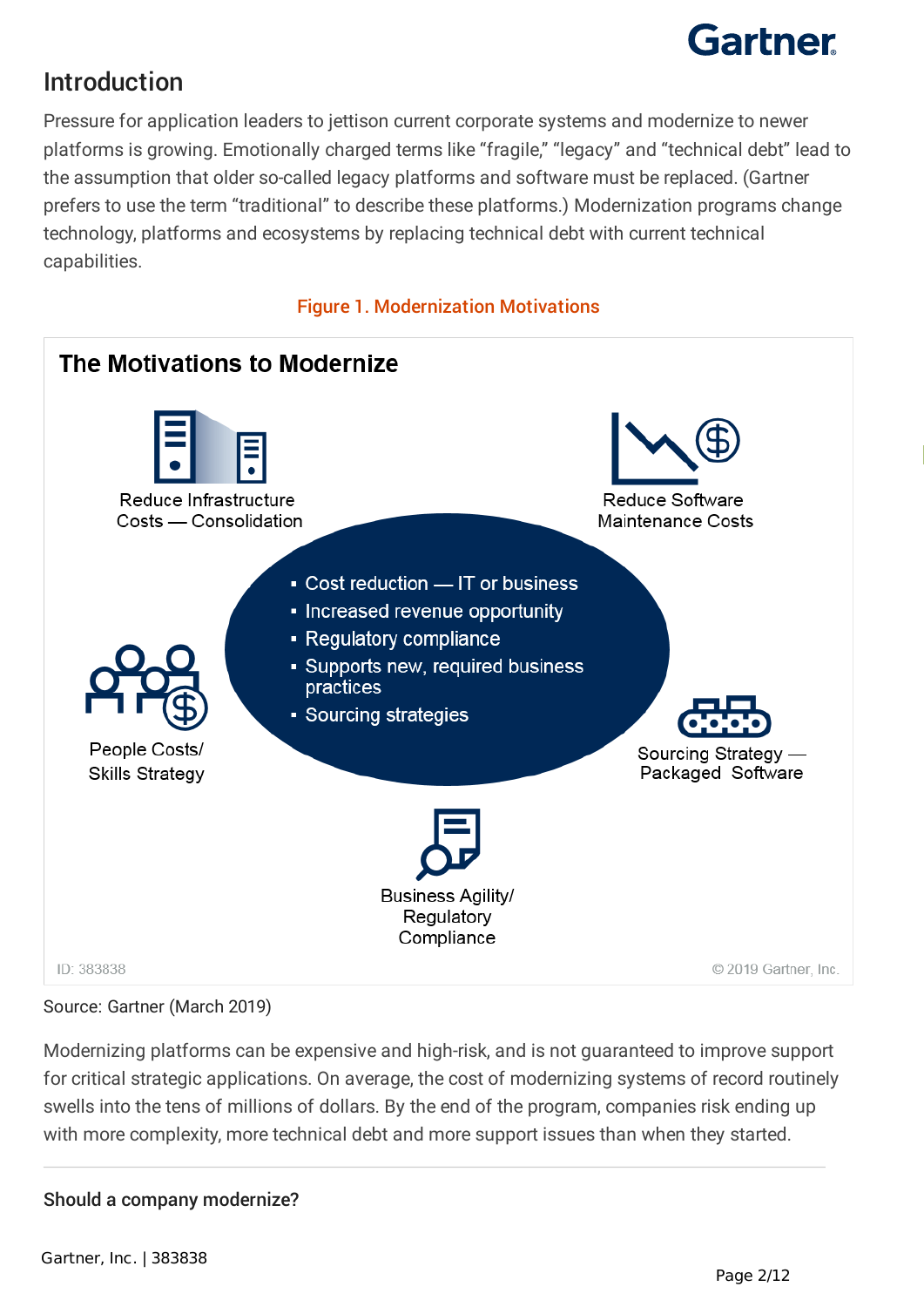*The answer depends on each organization's needs, the capabilities of its core compute platforms, and its tolerance for risk. Analyze the intersection of technology and business needs, by working with IT in conjunction with business stakeholders to determine whether to refresh or replace current platforms. Sometimes modernizing 40-year-old software is the right answer. Yet you need to perform a proper analysis to make the correct decision.*

### Analysis

### Remove Emotion From the Decision-Making Process

Additionally, you must consider the **total** cost of platform abandonment. Replacing existing systems because people perceive them to be old can be a costly mistake. Instead of making a monumental decision based on the misguided perception that current platforms are too costly, measuring the total platform benefit to business is a better test.

CIOs and other IT leaders involved in the decision to abandon the platform may not have the most current information about the capabilities of the traditional platform. As retirement of CIOs and other senior leaders takes place, the leadership team loses perception and understanding of the reasons past leaders chose the platform. Not having "grown up" with the platform, new leaders often lack a deep understanding and knowledge of its capabilities. There may be misperceptions or outdated information  $-$  for example, its ability to support open systems. The bright and shiny marketing rhetoric used to sell new systems makes traditional platforms seem inferior.

The primary driver for the replacement of traditional platforms should always be business. When business is incapable of keeping up with the pace of the marketplace, or the technology in business prevents the expansion of business capabilities, only then should you construct a business case to abandon a platform. Even then, total replacement of the traditional platform is rarely warranted.

Replacing perceptions with facts is crucial to make the best decision for the enterprise. Work with colleagues across the organization to determine if the platform is harming competitiveness. If business colleagues and your root cause analysis cannot point to a single platform as the reason for their noncompetitive capabilities, there is no business case to abandon that platform.

Begin this analysis by asking nonleading questions to determine whether the platform is causing problems. Obtain complete answers to questions  $-$  such as the following  $-$  before even beginning to consider replacing functional platforms:

- What is business unable to do to stay competitive/relevant?
- How many change requests to your business application are still outstanding?
- When looking at the steps needed to perform a business workflow, which steps require more time than you think they should?

Gartner, Inc. | 383838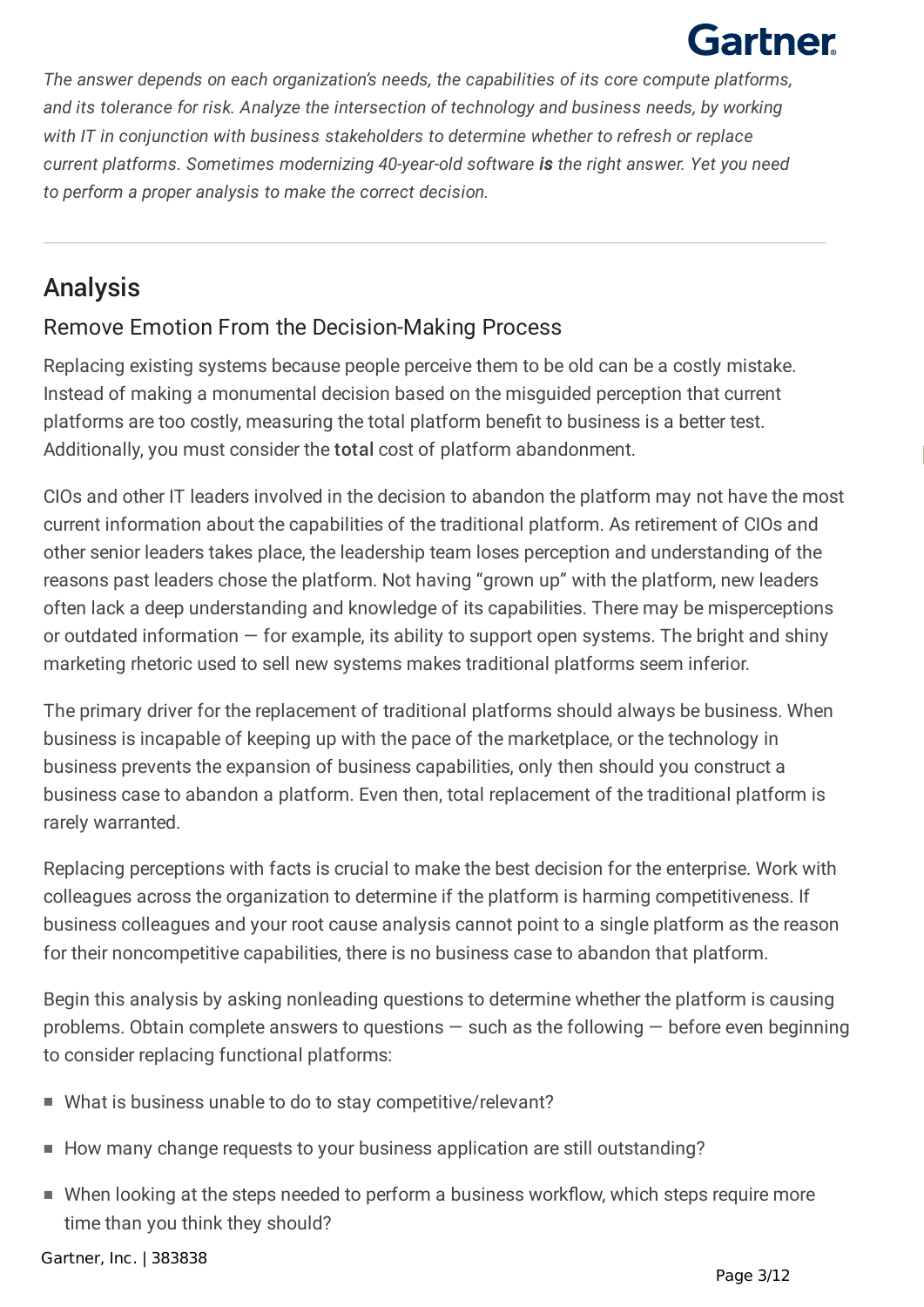

■ How often does one of your main workflows fail (in part or whole)?

Understanding the issues which persist in the business space is critical in gaining business value from modernization. Statements such as "it doesn't work fast enough" provide no value to any organization in a modernization program. Other specific questions to ask include:

- Does data movement cause a bottleneck?
- Does a lack of input/output (I/O) bandwidth cause an application to perform poorly?
- Is the database being overwhelmed?
- Is the display used by customers or business employees inflexible or hard to use?

It is important to limit questions that elicit information about how the platform affects the processes the business uses to generate revenue for the business. This means excluding any questions related to IT. Including IT-related questions allows perceptions based on the age of the system to wrongly influence the decision on whether to replace it.

The objective is to determine whether the traditional platform is helping the business or hindering it from meeting its goals.

### Analyze Traditional Platforms by Documenting the Gap Between Business Requirements and Their Supporting Platforms

Any platform is only as good as the value it delivers to business. Using business requirements to determine which platform is adequate for each application, application leaders can develop an application platform strategy that best suits those business needs. Platform choices affect the business only insofar as they affect the business-visible aspects of how well the application achieves its mission, with what quality and at what cost.

Some companies that abandoned traditional platforms have come to regret the transition later on. Figure 2 illustrates some of the priorities you should take into account before making such a drastic move. Performing platform due diligence ensures that the decision to move is not predicated on hearsay and popular lore. Whether you choose to abandon your core platform or not, there are ways to lower your risk and assess your true cost savings.

#### Figure 2. Set Modernization Priorities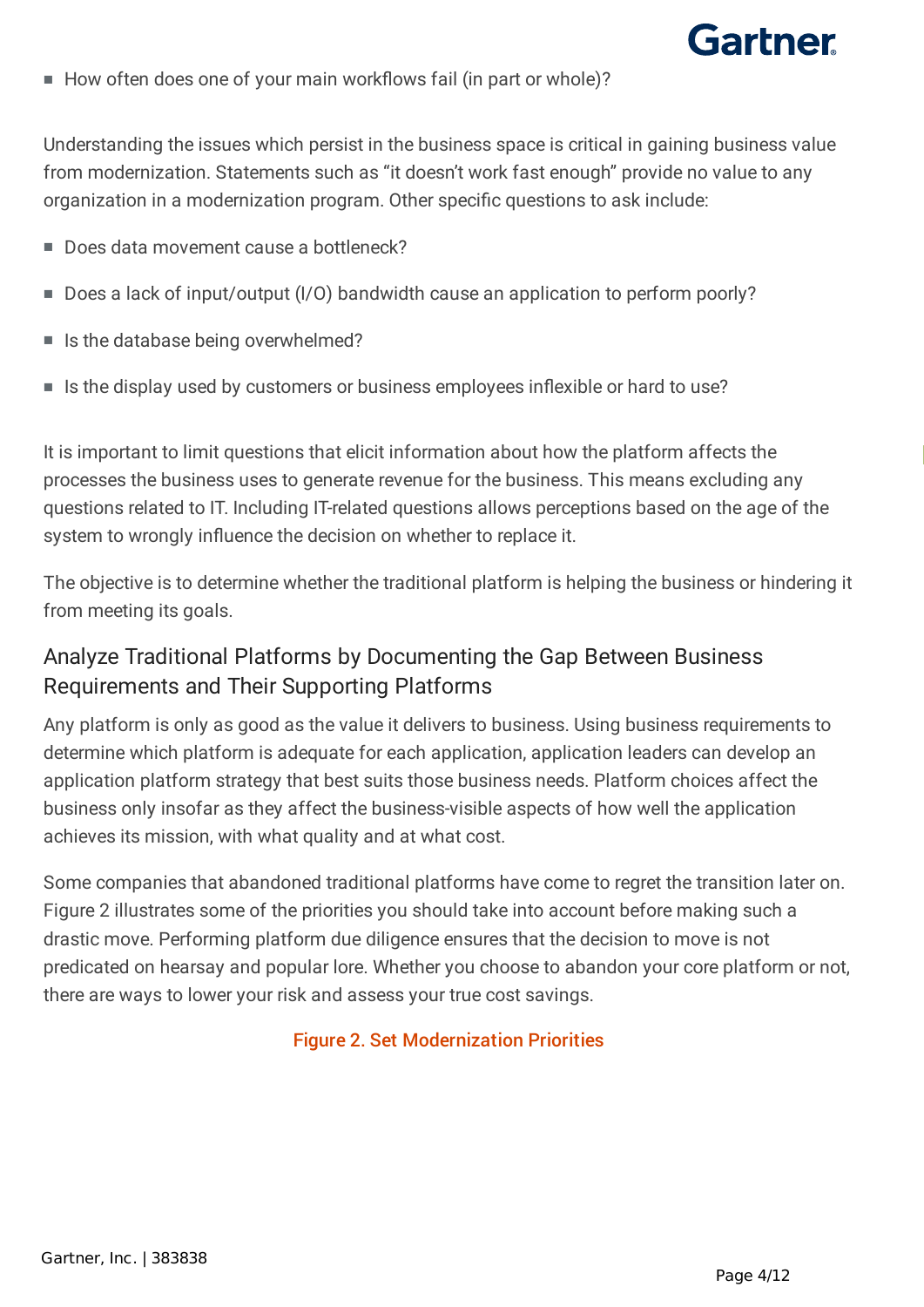| Which problem do you want to fix first?                                                                  |  |
|----------------------------------------------------------------------------------------------------------|--|
| Cost                                                                                                     |  |
| Agility                                                                                                  |  |
| Do you have existing Linux/Windows infrastructure you want to leverage?                                  |  |
| <b>Existing hardware</b>                                                                                 |  |
| Existing skills                                                                                          |  |
| Operational robustness                                                                                   |  |
| If you have an IBM mainframe, have you already maximized cost savings<br>opportunities on that platform? |  |
| Specialty engines                                                                                        |  |
| Software pricing                                                                                         |  |
| Replace expensive products with lower-priced alternatives                                                |  |
|                                                                                                          |  |
| Rationalized system software                                                                             |  |

Source: Gartner (March 2019)

Some IT leaders believe they are moving to a less expensive hardware environment, with the mistaken belief that one can overpower a tool problem with hardware. The historically low average utilization level of distributed servers has called into question the efficiency of those platforms when compared with the mainframe environment. Even with virtualization, the utilization of these platforms routinely fall well below the continuous utilization rates of traditional systems. It is not all about clock cycles. Input/output is the typical bottleneck for applications. Here, these traditional systems shine.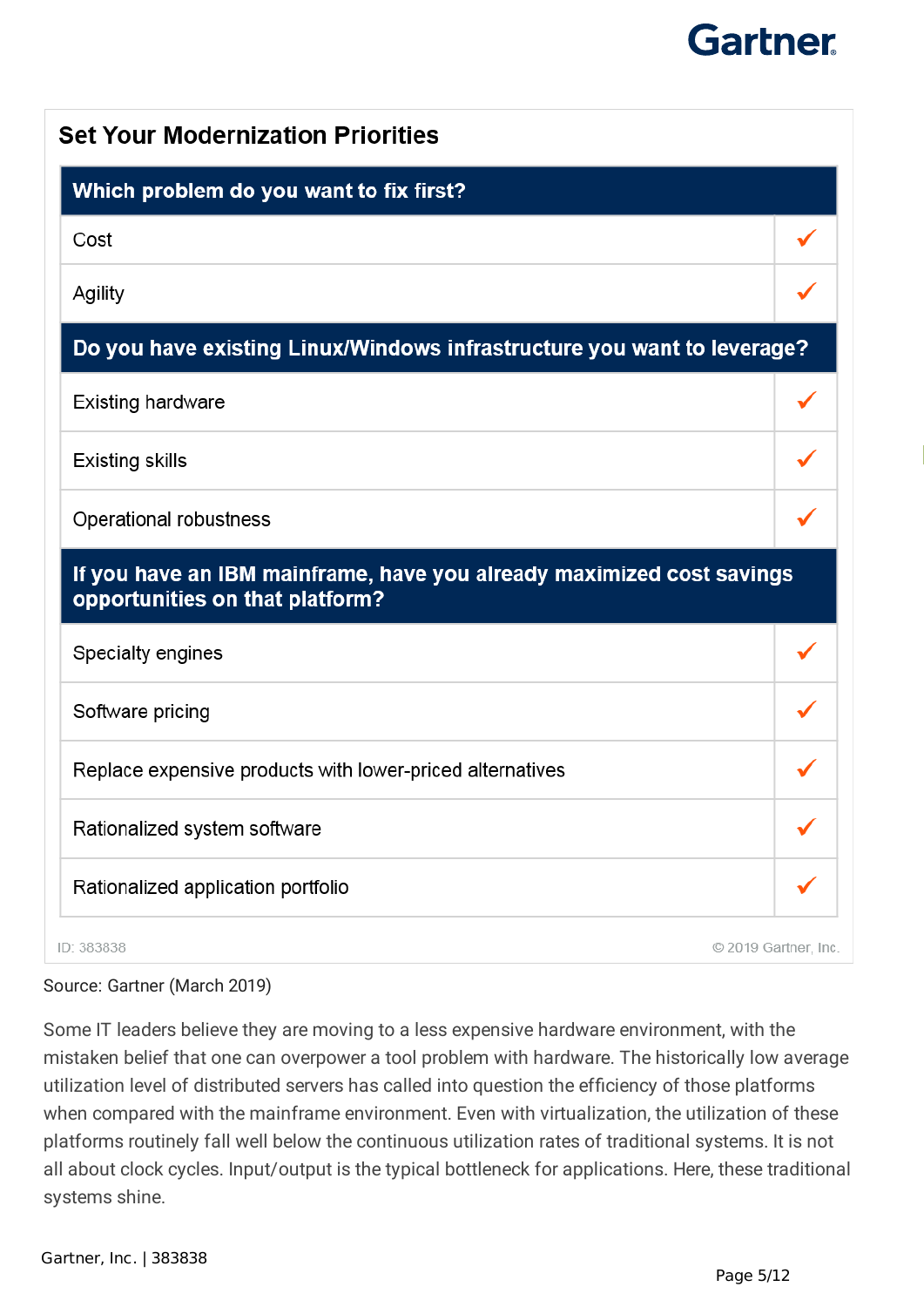In a similar vein, virtualization products from VMware, Microsoft and others have brought significant benefit to users. However, the mainframe's virtualization capabilities remain the gold standard for those that have extremely advanced levels of computing.

After interviewing or surveying business leaders as described in the previous section of this research, the next step is to use the answers to the questions to determine if abandoning the traditional platform is the right move. To choose a clear course of action, perform a complete analysis based on these statements from the business — not on the age of the platform or software. Traditional platforms offer many tools for analyzing workloads to inform your decision.

to less expensive commodity platforms. This "balancing the enterprise" method allows application Considering the results of such analyses from many organizations, the issues businesses most commonly confront are in the customer experience and workflow, rather than core transaction processing. Today, these lightweight components are easily extracted from the monolithic applications. This allows application leaders to move the lightweight parts of a business workflow leaders to allocate more of the system resources of the mainframe or IBM i to the actual computational and I/O intensive functions where the mainframe excels.

### New Tools Remove the Gap in Delivering Business Value Between Platforms

When comparing various possible modernization scenarios, it's important to consider – along with "status quo" versus "leave the platform"  $-$  other options for modernizing currently in place. The range of possibilities for this is quite broad, but the most important advances exist in development tools, testing and distribution into production. If your initial comparison raises significant issues with the status quo, but also raises concerns about the viability of leaving the platform, then analyze these areas more thoroughly to build out your full range of options to inform your action plan.

#### Development Tools

Many application leaders have lamented on the poor quality and quantity of tools for traditional platforms, such as the mainframe or IBM i. While these platforms have a much smaller ecosystem of independent software vendors (ISVs) supporting them than distributed platforms, the introduction of open source to the mainframe is changing this.

Now developers, testers, and infrastructure and operations (I&O) staff have the capability to utilize the same tools which exist in the distributed world. Rocket Software, CA Technologies and IBM are supporting the Open Mainframe Project Zowe, which is making adapting of open-source tools much easier.

From application development software, to complex DevOps orchestration engines, these traditional platforms are enjoying a resurgence of relevance in the data center that is making them accessible to all developers and testers (see "Extend DevOps Across the Enterprise by Embracing Open-Source Toolchains for the Mainframe"). This change significantly reduces the issue of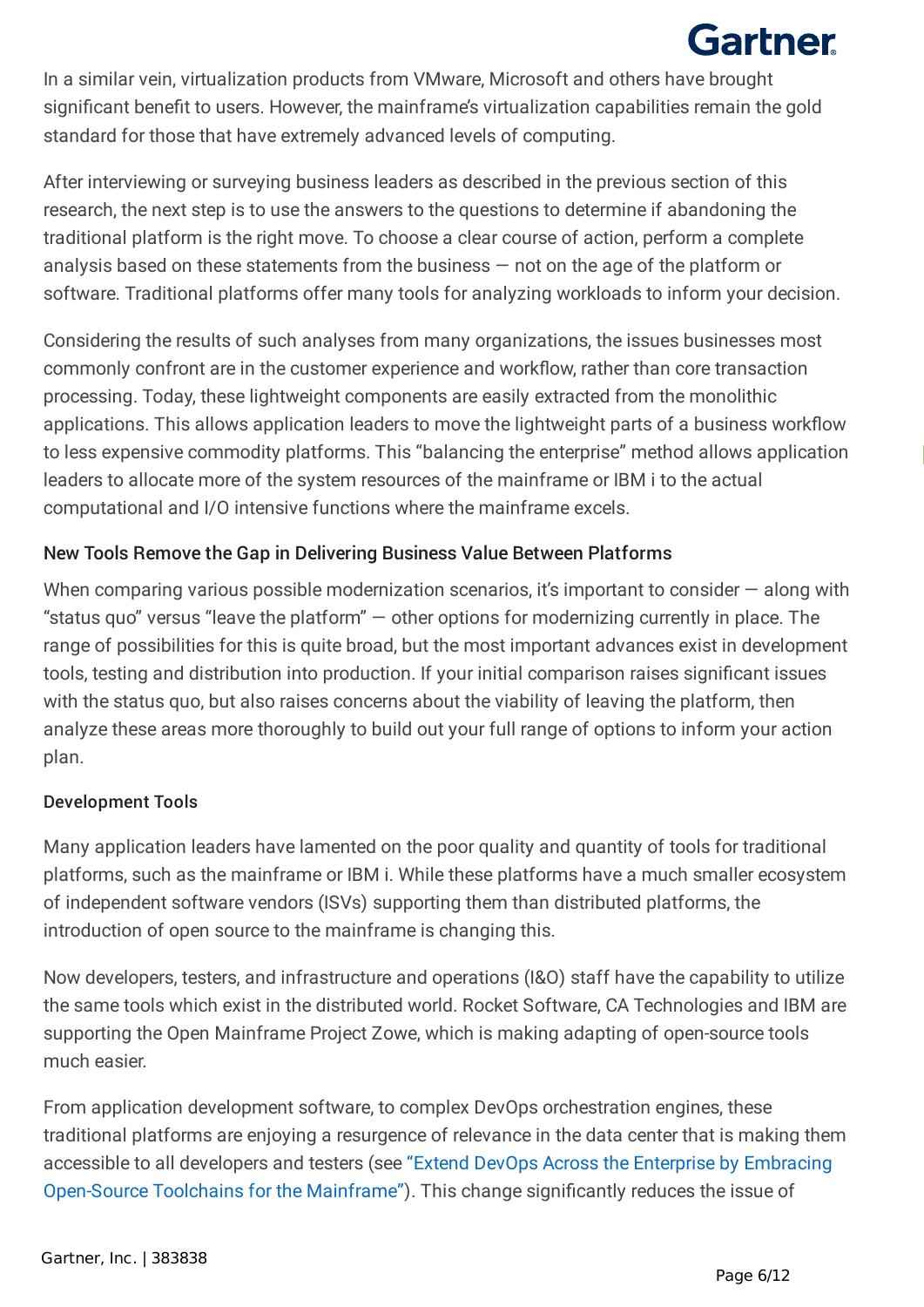

limited and old-fashioned development tools that previously contributed to the impetus to leave traditional platforms.

#### Software Testing

Moving from waterfall to agile methodologies allow development teams to generate more value more quickly. As the pace of software development heightens, the pace of testing must also increase. With new open-source tools and agile techniques, traditional testing organizations possess the capability to test more code more often. This concept breaks the long-held idiom of "production is test" on these systems of record where what testing occurred was mostly manual in the final weeks before launch. Since the ported open-source software (OSS) testing tools are now oblivious to the underlying hardware, their use in a multiplatform environment blurs the line as to what was once a much-regimented process.

tools brought on to the traditional platforms by the open-source community. Offloading test to The creation of test routines for all phases of testing is now possible utilizing new frameworks and commodity x86 platforms, utilizing the IBM's Z Development and Test (ZD&T) environment, allows the continual testing of software. The automation that open-source test tools provide allows developers to produce applications with far fewer technical issues and security vulnerabilities. This improvement leads to more stable applications in production. As software resilience increases, organizations find they spend more time on innovation and less time and money supporting the production environment.

#### Software Distribution Into Production

For 40 years, application and business leaders searched for an easy method to deploy applications into production. Traditional tooling is rigid and vendor-specific. Update periods must be implemented to deploy code into production, which causes problems for support personnel and deploying critical bug fixes.

Utilizing software distribution software familiar to the open-source community, like Bamboo, allows mainframe and IBM i platform owners to easily push packages into production. Now when business requests new features, teams can deliver these features in smaller releases, more frequently.

The monitoring of software and environments on mainframe and IBM i platforms far exceeds anything available today on commodity x86 platforms. The existing capability to see into every nook and cranny of these compute platforms still remains, and is only enhanced by open-source software's capability to log and display that information. Through introducing this new software, I&O leaders now possess the capability to visualize the platform in ways not imaginable five years ago.

Application leaders are developing software at an ever-increasing pace. Test teams now provide full coverage testing support for this new deluge of applications. Along with the ability to monitor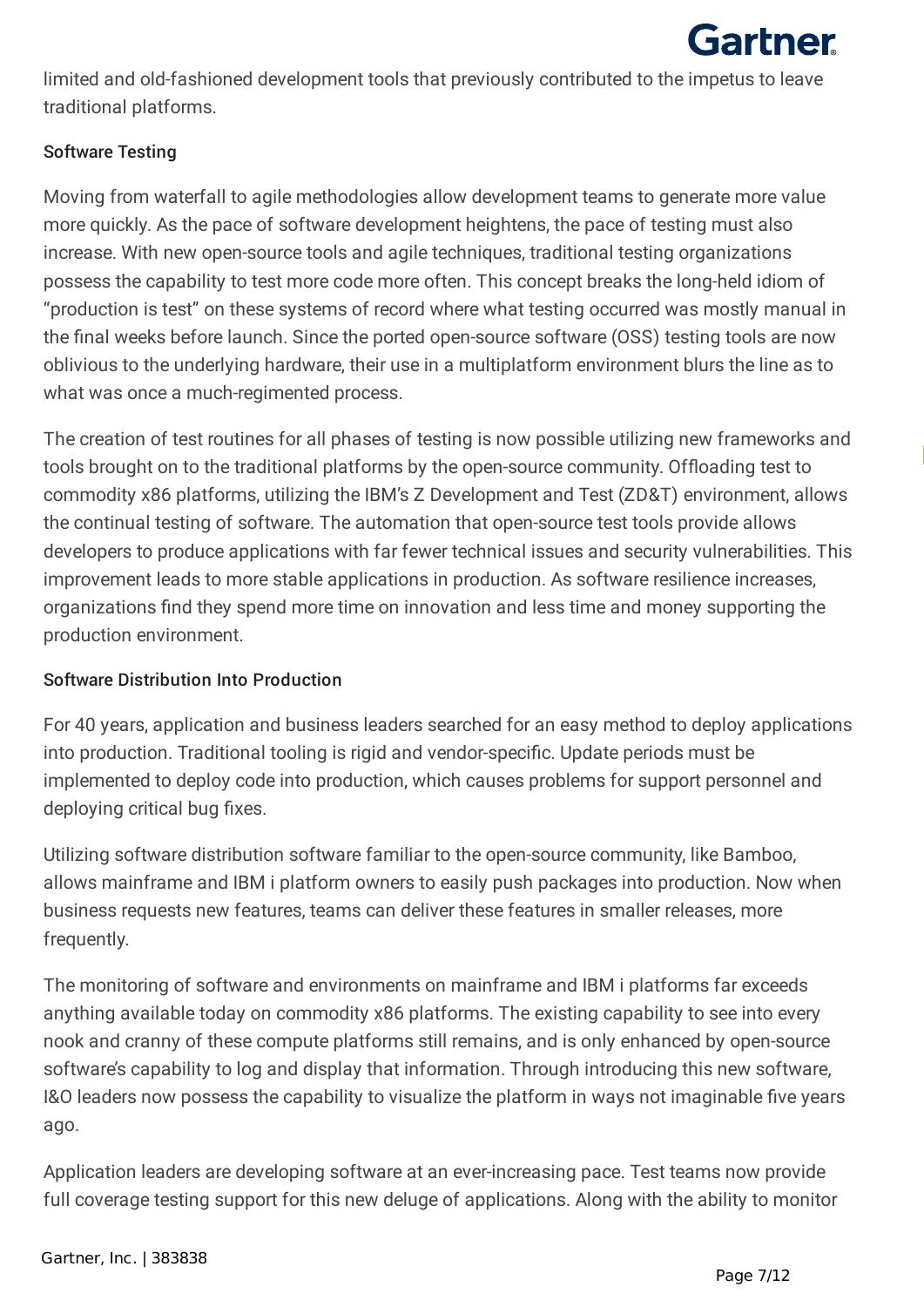every step of the applications' journey, at such a low level, this provides an advantage unparalleled in the distributed world.

The capability to monitor all of the applications and display that information on dashboards across the entire ecosystem makes these traditional platforms more than relevant in business again. Business leaders  $-$  still unaware of which platforms are running their applications  $-$  can obtain the capability to deliver new features and functions to their customers at a pace which rivals the commodity x86 platforms. All the while providing "five-nines" reliability and unparalleled security.

### Determine the Total Cost When Considering Moving Off a Legacy Platform

an operating expenditure (opex) expense, as the continual upgrading of hardware is required. Determining the total cost of ownership of a traditional platform requires taking many items into account. Some of the items are "nonfunctional," such as the governance changes an organization must adopt. The acquisition of hardware is a capital expenditure (capex) expense, which turns into Therefore, board approval (or senior executive approval) to acquire hardware is required.

This makes a fact-based business case an absolute requirement (see "Building a Multiplatform Application Modernization Business Case"). Many business cases overlook the actual cost of transitioning a business to the desired target state. Therefore, the true cost of ownership is never exposed for analysis; otherwise, the ROI ratios would not look as good as they do without this information.

Some items that you must explore when considering abandoning a platform are:

- Cost of new platform (cloud subscription, new applications, among others)
- Modernizing existing applications to new platform (long ROI)
	- Cost, including change orders
	- Risk
	- SLAs
	- $\blacksquare$  Cost to create change data capture (CDC)  $-$  required for parallel run
	- Cost of maintaining two systems for "N" months
- Training/retraining costs
- New application development and maintenance (ADM) processes
- Security exposure
- The accelerated replacement cost for commodity platforms

Gartner, Inc. | 383838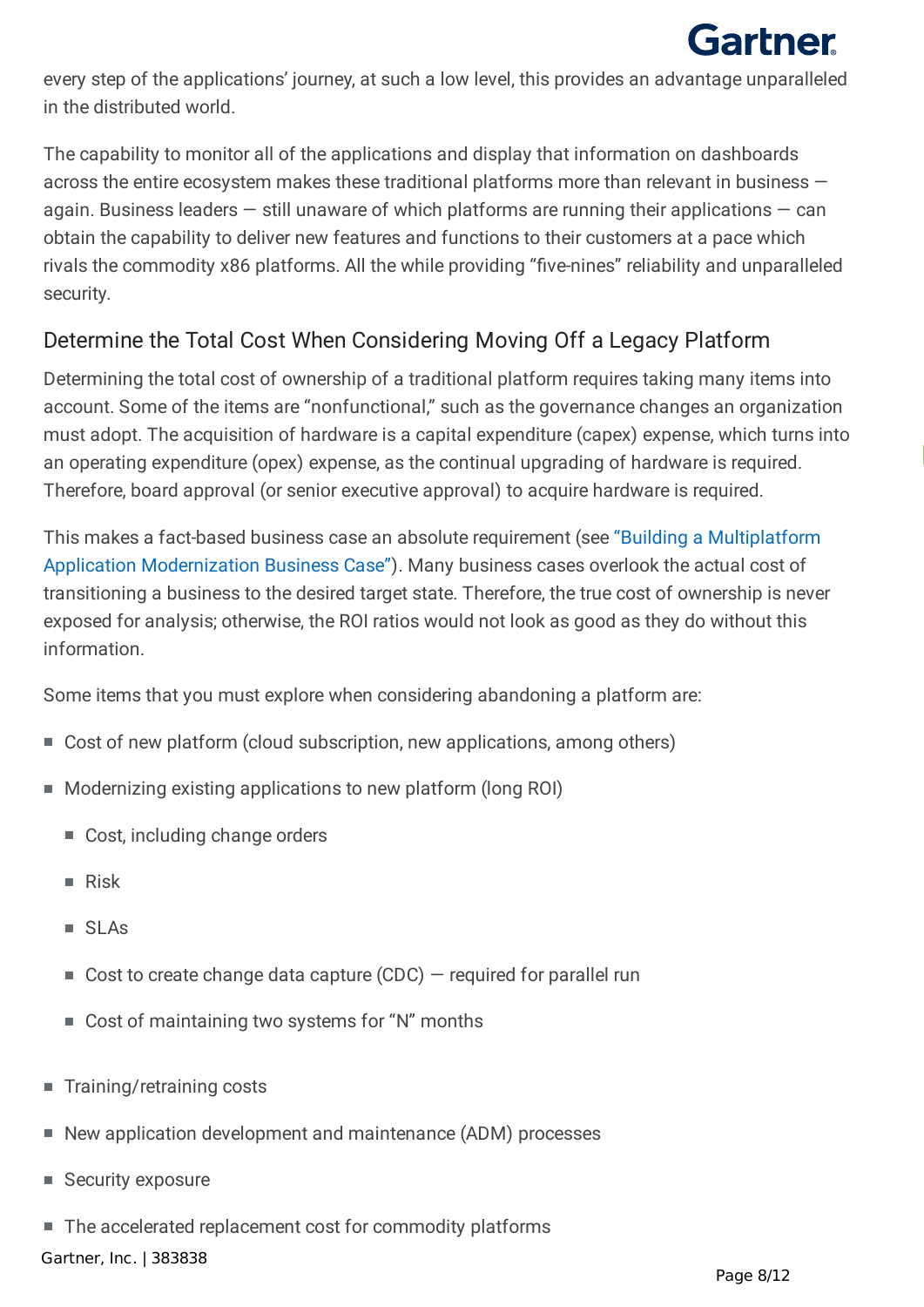

- Cost of decommissioning the current platform
- Interruption to business

While some of these items already exist in the ecosystem, absorbing the applications from the abandoned platform, rarely are all these costs included in the final calculation. Therefore, despite the fact some of the items listed previously already exist, the cost of their increased utilization must be factored into the overall equation (including the cost and complexity jump, as different modernization methods are employed for each application). Organizations often find they have at least three modernization methodologies in-flight at the same time:

- 1. Rearchitect
- 2. Replatform
- 3. Retirement

Each methodology has its own distinct and separate costs. Just replatforming an application brings the requirement for continual language support and maintenance. Rearchitecting an application excludes the existing support staff from ADM as the code is no longer in its former language, nor does it even look the same.

Then there is the process of moving an application from a monolithic state to a mini/macro/micro service component. Moving from a stateful to stateless form carries great risk which needs to be managed alongside other moving parts of the modernization. "Greenfield" development efforts are the most expensive modernization methodology. Even if the application leader extracts the current business rules from the current platform, building an application around that logic is fraught with perils. The testing phase of the greenfield methodology takes longer than other methodologies since the code is brand-new and hand-written, which proves more expensive than other modernization methodologies.

Even with the latest agile and DevOps practices, moving application code from one platform to another is extremely risky. The continual failure to transform applications from these stalwarts' systems has created a complexity so difficult to understand — and even more difficult to manage — that most organizations no longer aim to abandon traditional platforms as part of their modernization program. At most, they work only gradually toward this objective, in a series of smaller, lower-risk steps (see "Use Continuous Modernization to Build Digital Platforms From Legacy Applications").

With new tools entering the analysis space, application leaders can finally understand how business processes utilize their assets. Application modernization programs can now move forward and modernize both on and off platforms the components best suited for the platform.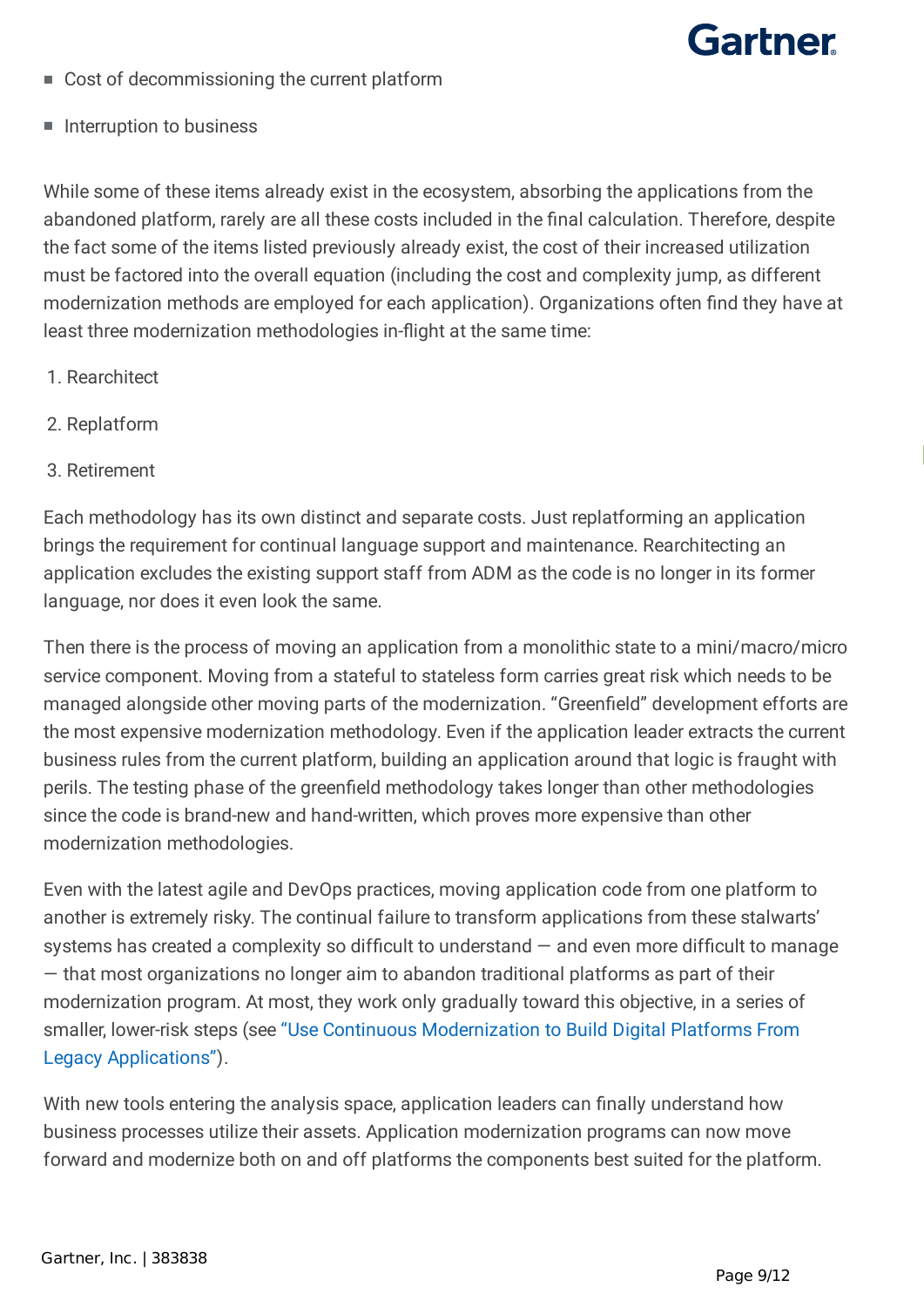Then there is the reliability of the platform. For applications which need five-nines (99.999%) uptime, these traditional platforms are still the best location to run them. However, running web servers and API gateways is better served on the economical commodity platform found in most data centers, or in the cloud. For on-premises use, uptime can be augmented through redundant systems behind a load balancer to gain a 99.95% uptime. Cloud platforms can also be configured for high availability, but at added cost, and only for applications correctly written to leverage the mechanisms provided to enable that level of resilience and reliability. Be sure to consider those higher costs when making any comparisons.

### What Is Five-Nines?

*99.999% — A maximum downtime of approximately 5 minutes and 15 seconds per year.*

### Conclusion

The value gained by moving applications from the traditional enterprise platform onto the next "bright, shiny thing" rarely provides an improvement in the business process or the company's bottom line. A great deal of analysis must be performed and each cost accounted for. Once the cost of the current platform is understood, the cost to move all applications must be identified. Each method of modernization has a defined cost model, and every application and database must be assigned to a methodology. This provides an idea of the cost to just move the application, then you must also obtain the true cost of running that application in the target environment.

Moving all the applications from their current platform has a complex algorithm. A typical equation for platform abandonment looks something like this:

- Cost for the modernization
- Cost of the time impact of the modernization
- Cost of the new platform (even if you have the base platform, you have to add capacity for these transformed applications)
- Cost of training existing traditional platform development/test/production staff
- Cost of new licenses and software (or additional costs of the new seats)
- Cost to train existing business users on the new interfaces
- Cost of disruption to services during transition
- Cost of failure of one or more of the transformed applications
- Cost to run a parallel operating environment during application transition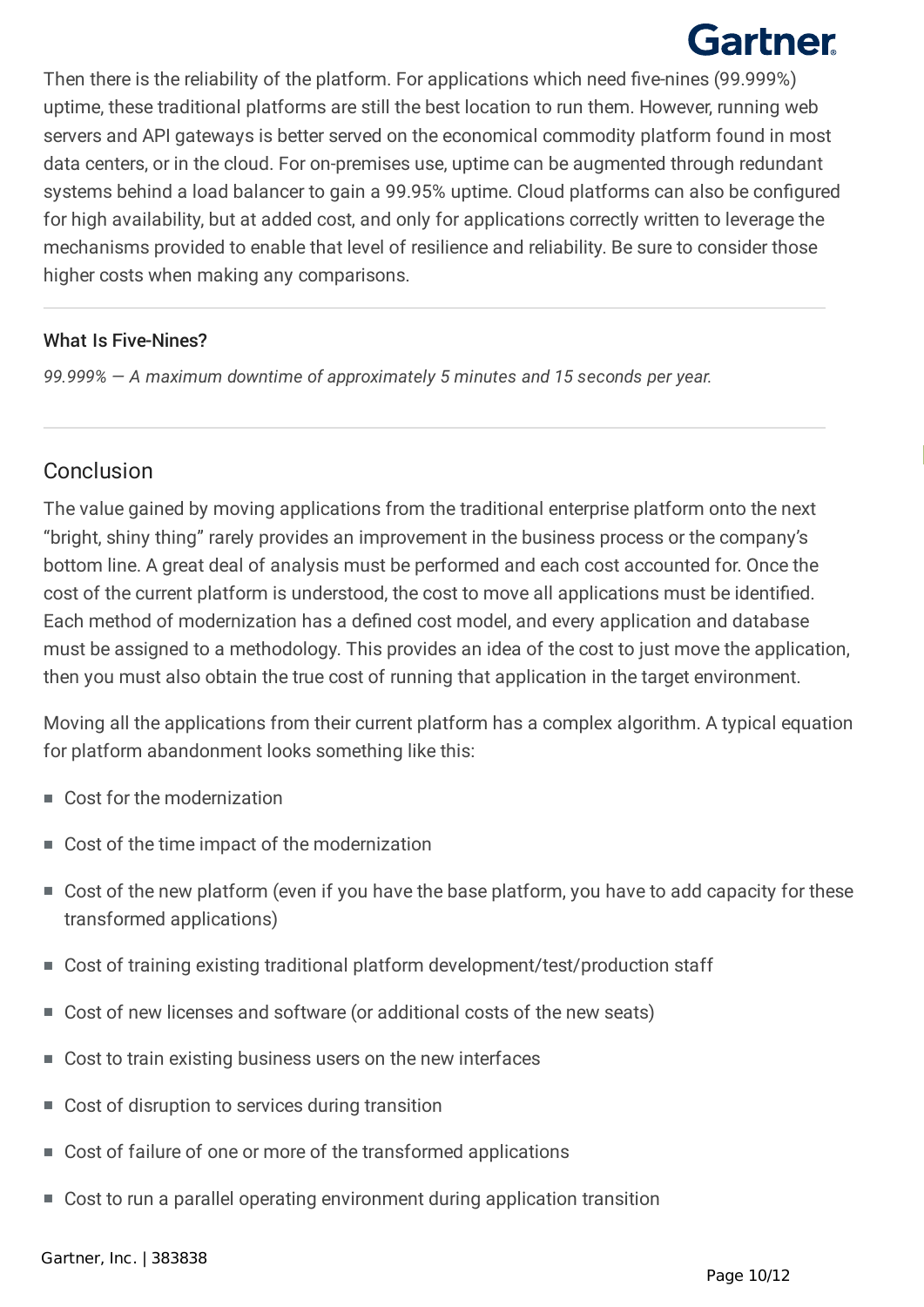A more reasonable equation would be one for a multiplatform environment; placing the right application on the right platform. A typical equation for a multiplatform transformation looks like this:

- Cost to integrate existing development/test/production personnel
- Cost to integrate newer ITIL methodologies
- Cost to move appropriate parts of an application to another platform/technology

Every company has a different equation to understand the benefits of a platform abandonment program. Yet few companies can produce a ROI to justify completely abandoning a traditional platform.

| <b>ADM</b>  | application development and maintenance       |
|-------------|-----------------------------------------------|
| capex       | capital expenditure                           |
| <b>CDC</b>  | change data capture                           |
| <b>CIO</b>  | chief information officer                     |
| 1&0         | infrastructure and operations                 |
| 1/0         | input/output                                  |
| <b>ISV</b>  | independent software vendor                   |
| <b>ITIL</b> | Information Technology Infrastructure Library |
| opex        | operating expenditure                         |
| <b>OSS</b>  | open-source software                          |
| <b>ROI</b>  | return on investment                          |
| <b>SLA</b>  | service-level agreement                       |
|             |                                               |

#### **This research note is restricted to the personal use of tknicky@us.ibm.com.** Acronym Key and Glossary Terms